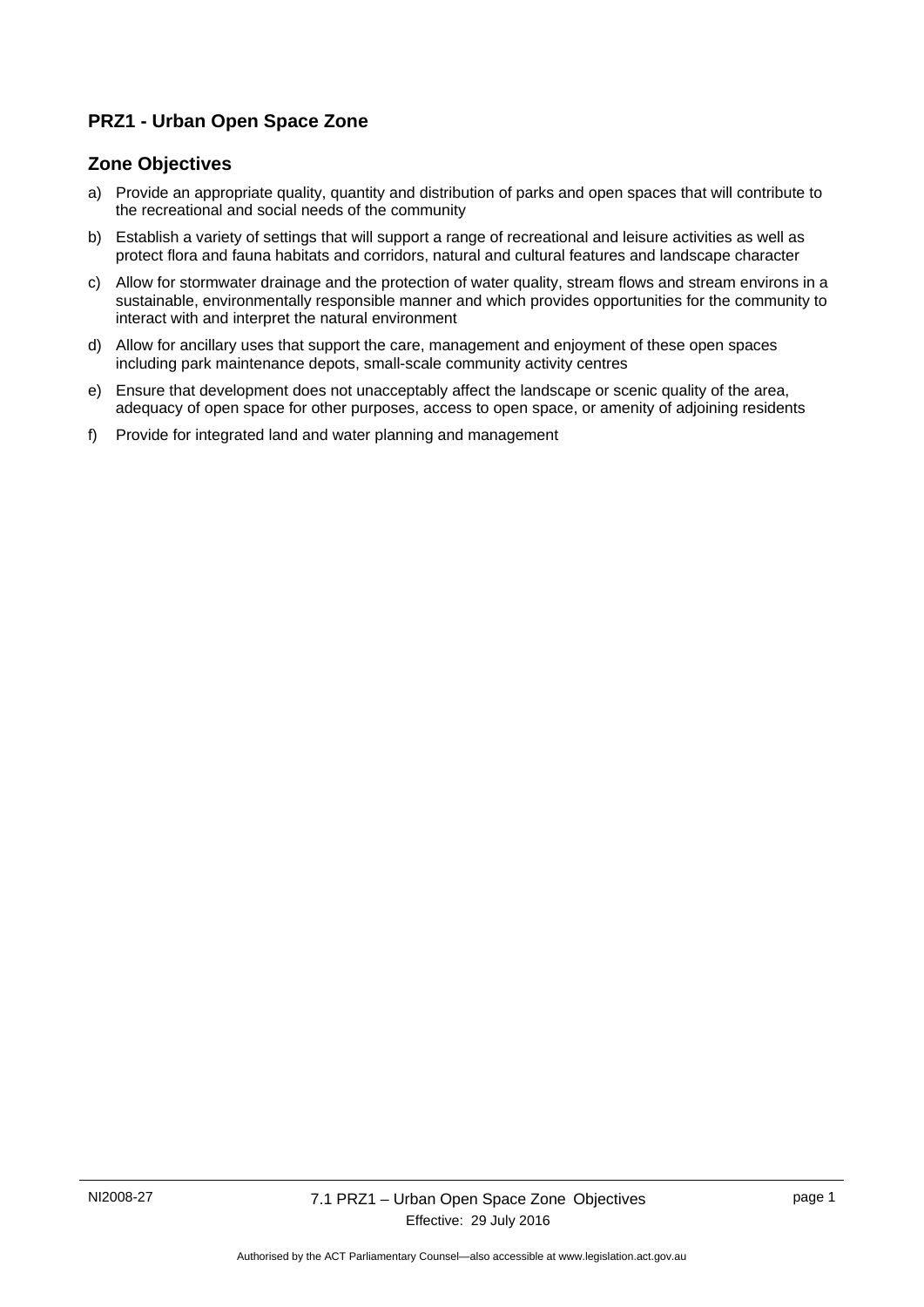# **PRZ1 – Urban Open Space Zone Development Table**

| <b>EXEMPT DEVELOPMENT</b><br>Development approval is not required. Building approval may be required.                                                                                                                                                          |                                                                                                 |
|----------------------------------------------------------------------------------------------------------------------------------------------------------------------------------------------------------------------------------------------------------------|-------------------------------------------------------------------------------------------------|
| On leased land, development must be authorised by a lease.<br>Development identified in the Planning and Development Act 2007 as exempt (see sections 133 and<br>134 of the Act and section 20 and schedule 1 of the Planning and Development Regulation 2008) |                                                                                                 |
| <b>ASSESSABLE DEVELOPMENT</b>                                                                                                                                                                                                                                  |                                                                                                 |
| Development application required.                                                                                                                                                                                                                              |                                                                                                 |
| On leased land, development must be authorised by a lease.                                                                                                                                                                                                     |                                                                                                 |
| <b>MINIMUM ASSESSMENT TRACK</b>                                                                                                                                                                                                                                |                                                                                                 |
| <b>CODE</b>                                                                                                                                                                                                                                                    |                                                                                                 |
| Development listed below requires a development application and is assessed in the code track                                                                                                                                                                  |                                                                                                 |
| <b>Development</b>                                                                                                                                                                                                                                             |                                                                                                 |
| No development identified.                                                                                                                                                                                                                                     |                                                                                                 |
| <b>MINIMUM ASSESSMENT TRACK</b><br><b>MERIT</b>                                                                                                                                                                                                                |                                                                                                 |
| Development listed below requires a development application and is assessed in the merit track,                                                                                                                                                                |                                                                                                 |
| unless specified in schedule 4 of the Planning and Development Act 2007 (as impact track) or                                                                                                                                                                   |                                                                                                 |
| specified as prohibited development in a precinct map.                                                                                                                                                                                                         |                                                                                                 |
| <b>Development</b>                                                                                                                                                                                                                                             |                                                                                                 |
| ancillary use                                                                                                                                                                                                                                                  | minor use                                                                                       |
| aquatic recreation facility                                                                                                                                                                                                                                    | municipal depot                                                                                 |
| community activity centre                                                                                                                                                                                                                                      | outdoor recreation facility                                                                     |
| consolidation                                                                                                                                                                                                                                                  | parkland                                                                                        |
| demolition                                                                                                                                                                                                                                                     | playing field                                                                                   |
| development in a location and of a type identified                                                                                                                                                                                                             | sign                                                                                            |
| in a precinct map as additional merit track                                                                                                                                                                                                                    |                                                                                                 |
| development                                                                                                                                                                                                                                                    |                                                                                                 |
| major road                                                                                                                                                                                                                                                     | subdivision                                                                                     |
| <b>MAJOR UTILITY INSTALLATION</b>                                                                                                                                                                                                                              | temporary use                                                                                   |
| minor road                                                                                                                                                                                                                                                     |                                                                                                 |
| <b>MINIMUM ASSESSMENT TRACK</b><br><b>IMPACT</b>                                                                                                                                                                                                               |                                                                                                 |
|                                                                                                                                                                                                                                                                | Development listed below requires a development application and is assessed in the impact track |
| 1. Development that is not:                                                                                                                                                                                                                                    |                                                                                                 |
| Exempt, code track or merit track development (see section 132 of the Planning and<br>а.<br>Development Act 2007); or                                                                                                                                          |                                                                                                 |
| Prohibited development, other than development that is permitted under s137 of the<br>b.<br>Planning and Development Act 2007.                                                                                                                                 |                                                                                                 |
| Development specified in schedule 4 of the Planning and Development Act 2007 and not listed<br>2.<br>as a prohibited use in this table.                                                                                                                        |                                                                                                 |
| Development that is authorised by a lease and listed as a prohibited use in this table.<br>3.                                                                                                                                                                  |                                                                                                 |
| Development declared under section 124 or section 125 of the Planning and Development<br>4.<br>Act 2007 and not listed as a prohibited development in this table.                                                                                              |                                                                                                 |
| Varying a lease to add a use assessable under the impact track.<br>5.                                                                                                                                                                                          |                                                                                                 |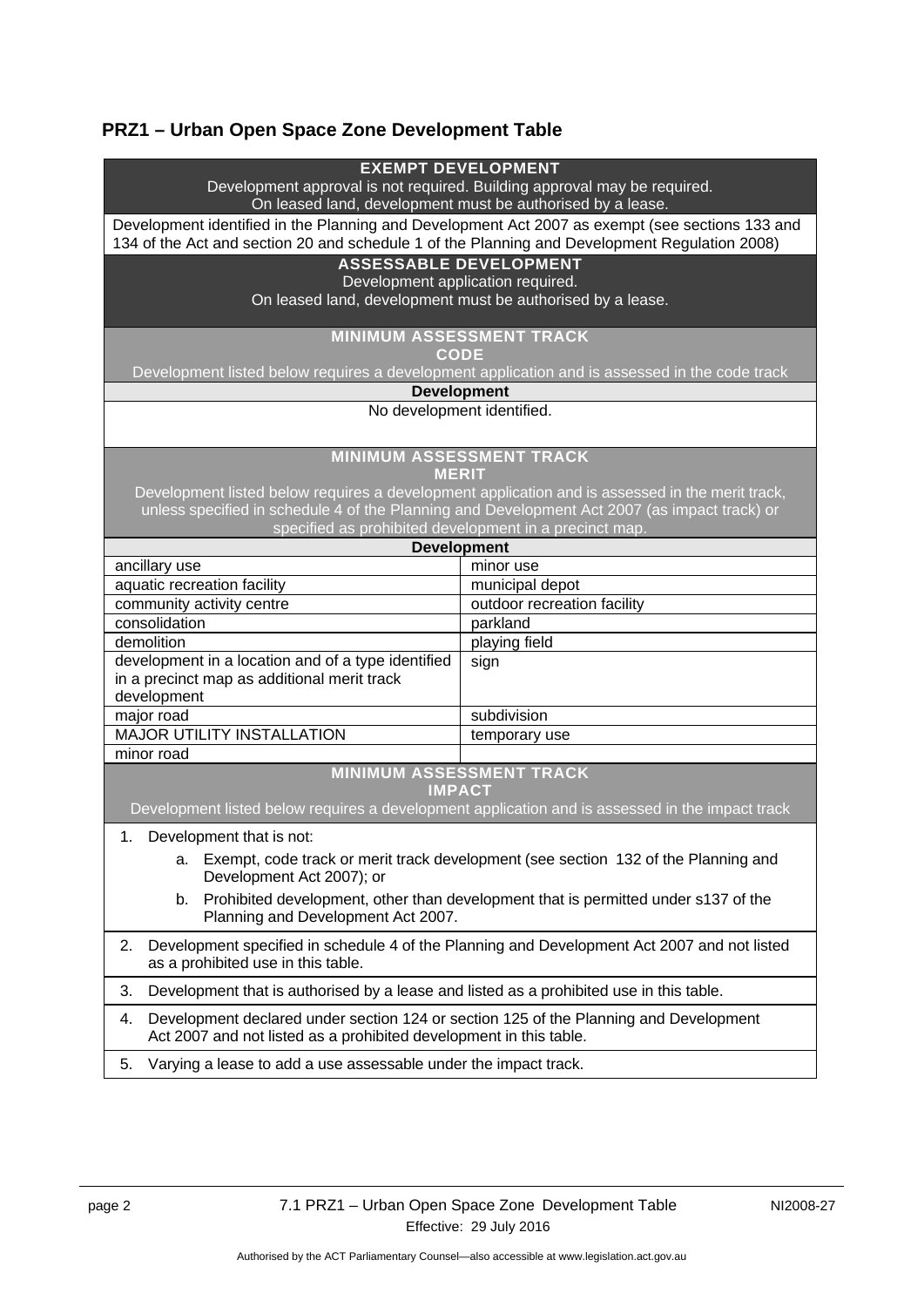#### **PROHIBITED DEVELOPMENT** Development listed below is prohibited development unless the development is identified elsewhere in this development table as assessable under the code, merit or impact track. agriculture light industry airport liquid fuel depot animal care facility mining industry animal husbandry mobile home park boarding house nature conservation area bulk landscape supplies  $\vert$  NON-RETAIL COMMERCIAL USE car park of the care of the care of the care of the care of the care of the care of the care of the care of the care of the care of the care of the care of the care of the care of the care of the care of the care of the ca caravan park/camping ground and solution overnight camping area cemetery entertainment of the contract of the pedestrian plaza child care centre place of assembly civic administration place of worship club plant and equipment hire establishment communications facility example and plantation forestry community theatre produce market COMMERCIAL ACCOMMODATION USE public agency corrections facility example of public transport facility craft workshop railway use cultural facility recyclable materials collection defence installation and recycling facility development in a location and of a type identified in a precinct map as additional prohibited development religious associated use drink establishment **RESIDENTIAL USE** drive-in cinema restaurant educational establishment retirement village emergency services facility sand and gravel extraction farm tourism scientific research establishment freight transport facility service station funeral parlour shop shop general industry stock/sale yard group or organised camp store state store hazardous industry tourist facility hazardous waste facility transport depot health facility varying a lease to add a use listed as "prohibited" development" in this development table home business vehicle sales hospital veterinary hospital incineration facility warehouse indoor entertainment facility waste transfer station indoor recreation facility woodlot industrial trades zoological facility land fill site land management facility

#### **RELEVANT CODE**

Development proposals must comply with the Parks and Recreation Zone Development Code.

NI2008-27 7.1 PRZ1 – Urban Open Space Zone Development Table Effective: 29 July 2016